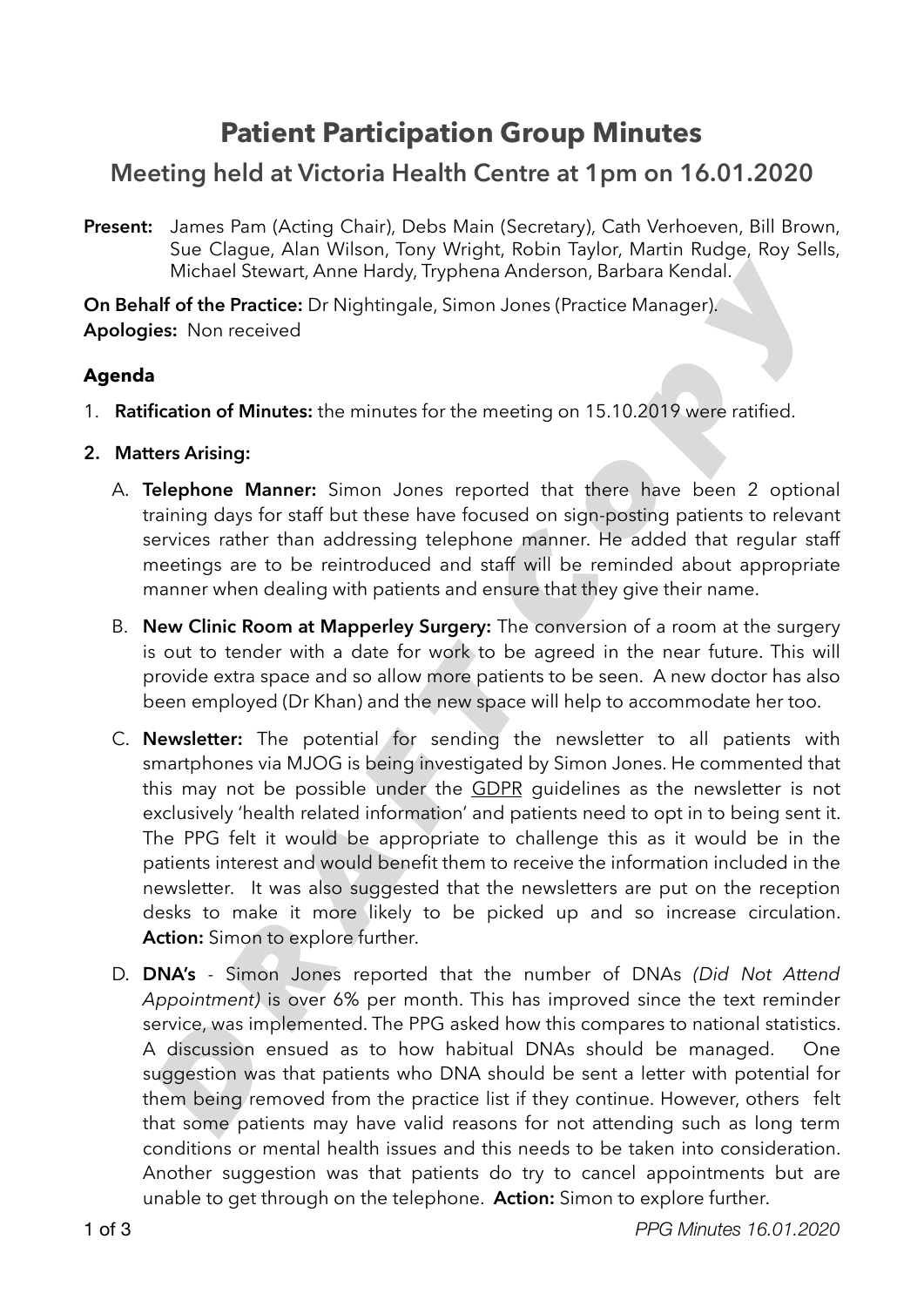**3. PPG Constitution:** Bill Brown introduced the suggested changes to the constitution. The PPG has been operating for 6 years and is continually trying to recruit more members and encourage them to be involved and attend meetings. According to the current constitution the appointment of officers has been for 3 years. It was suggested that to allow a more flexible approach this should be amended to ensure that, until appropriate replacements are recruited, the posts are held without a time limit imposed. Cath Verhoeven will complete here 3 yer term at the AGM this year and has currently agreed to remain in post as Chair until another PPG member is proposed. Bill thanked Cath and complimented her commitment to the role. The changes were proposed and seconded.

A PPG member raised a question as to how members of the 'Action Group" are recruited - Bill responded that PPG members should contact the Chair and discuss their interest.

**Action:** Changes to be made to constitution and upload to practice website.

**4. Telephone Survey & 'Secret Shopper':** Bill Brown presented the results of the survey carried out by the PPG Action Group prior to Christmas (see appended results). This was done as part of the PPG Objectives to improve patient experience. The results of the survey were echoed by the **'GP Patent Survey'** in that the practice could improve around patients being able to get through to the surgery. The secret shopper results showed that most calls took between 3 and 10 minutes to get through and the service was faster at VHC than at Mapperley.

Simon Jones commented that wait times are recorded and analysed by the practice to look at ways of improving the service. He also mentioned that staff sickness over the winter period has had an impact on them being unable to deploy staff to the phone lines at busy periods. Simon is investigating the possibility a single phone system covering both practices which should improve the service.

**5. Proposed Changes to Repeat Prescriptions:** It is being considered that patients ability to contact their pharmacy to order repeat prescriptions be stopped. Patients would need to order prescriptions via the practice either in person, by post or via 'Patient Access" on-line **https://www.patientaccess.com/gp-features**. For clarity, current Practice protocol if that Repeat prescriptions cannot be ordered by telephoning the surgery. Simon Jones reported that this has been implemented by other CCGs in order to reduce waste and enable better auditing of patients prescriptions. He added that these changes would not have much impact on admin staff workloads. Certain patients can be exempt such as those who are housebound. Dr Nightingale commented that when the 'Patient Access' system is used the request goes directly to a GP and bypasses reception and there is the ability to add a note to the request or raise a query with the GP. hat, until appropriate replacements are recruited, the posts are held without a<br>mit imposed. Cath Verhoever will complete here 3 yer term at the [A](https://www.patientaccess.com/gp-features)GM his<br>corrently agreed to remain in post as [C](https://www.gp-patient.co.uk/report?practicecode=C84085)hair until another PPG memb<br>n

PPG members raised a number of issues, namely that it would result in patients having to make a number of trips to the surgery to order and again to collect prescriptions and not all patients use the pharmacies next door to the surgeries.

A poll was taken at the meeting of how patients there currently ordered prescriptions. Of the 15 people present 11 ordered via a pharmacy, 1 via the surgery and only 3